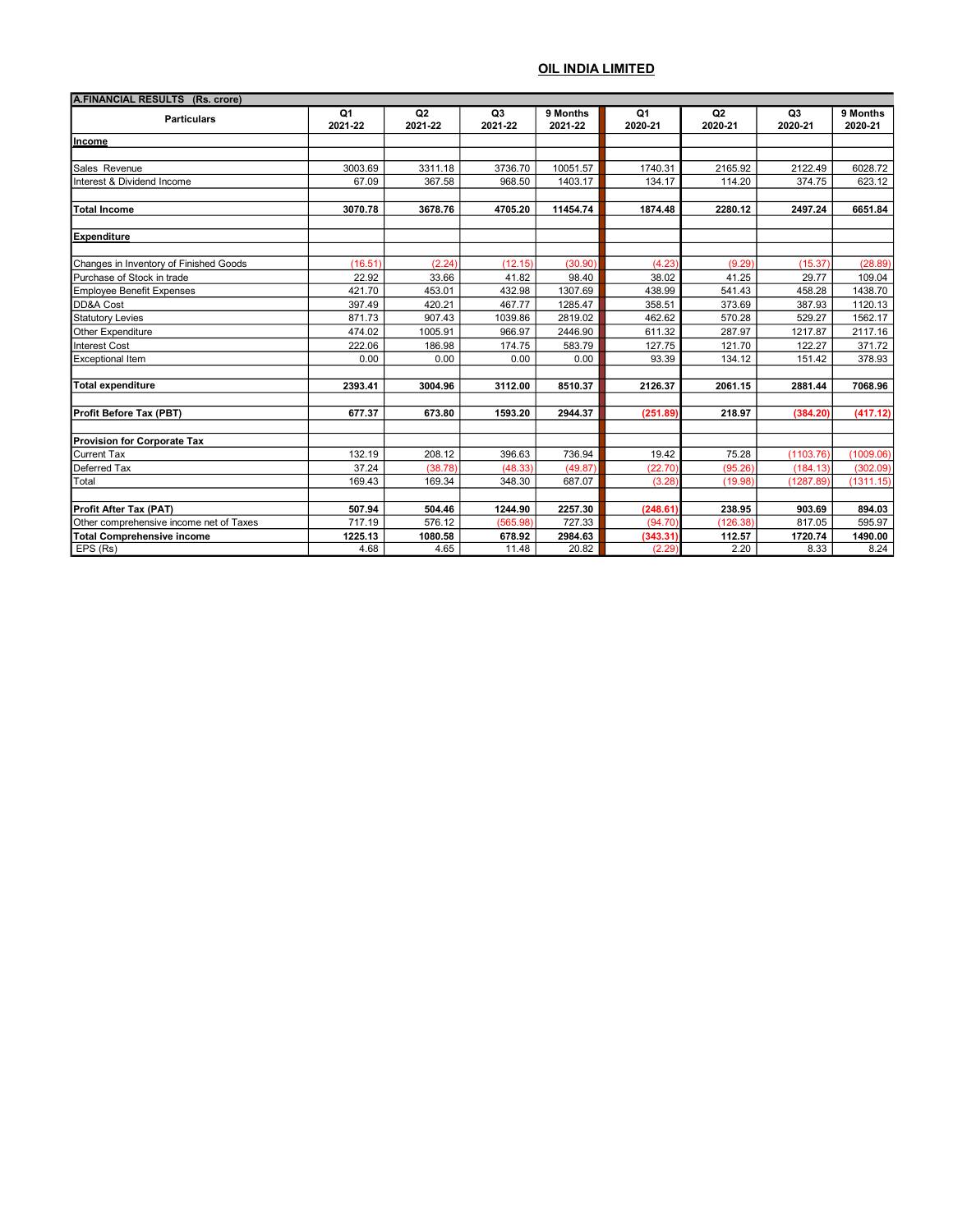| <b>B.PHYSICAL QTY</b>    |                |         |                |                |                |                |                |          |
|--------------------------|----------------|---------|----------------|----------------|----------------|----------------|----------------|----------|
|                          | Q <sub>1</sub> | Q2      | Q3             | 9 Months       | Q <sub>1</sub> | Q <sub>2</sub> | Q <sub>3</sub> | 9 Months |
| <b>Particulars</b>       | 2021-22        | 2021-22 | 2021-22        | 2021-22        | 2020-21        | 2020-21        | 2020-21        | 2020-21  |
| 11. Production           |                |         |                |                |                |                |                |          |
| <b>I</b> Crude Oil (MMT) |                |         |                |                |                |                |                |          |
| $- OIL$                  | 0.742          | 0.753   | 0.749          | 2.244          | 0.746          | 0.739          | 0.741          | 2.227    |
| - JV                     | 0.003          | 0.003   | 0.002          | 0.008          | 0.003          | 0.003          | 0.003          | 0.009    |
| Condensate               | 0.003          | 0.004   | 0.003          | 0.010          | 0.003          | 0.004          | 0.004          | 0.011    |
| Total (incl. JV)         | 0.748          | 0.760   | 0.754          | 2.262          | 0.752          | 0.746          | 0.748          | 2.247    |
|                          |                |         |                |                |                |                |                |          |
| Gas (BCM)<br>$-$ OIL     | 0.675          | 0.759   |                |                | 0.650          | 0.592          | 0.628          | 1.870    |
| - JV                     | 0.036          | 0.048   | 0.755<br>0.038 | 2.189<br>0.122 | 0.032          | 0.046          | 0.045          | 0.123    |
|                          | 0.711          |         |                |                | 0.682          | 0.638          | 0.673          |          |
| Total (incl. JV)         |                | 0.807   | 0.793          | 2.311          |                |                |                | 1.993    |
| O+OEG (MMT)              | 1.459          | 1.567   | 1.547          | 4.573          | 1.434          | 1.384          | 1.421          | 4.240    |
| LPG (TMT)                | 7.696          | 7.264   | 9.384          | 24.344         | 8.376          | 8.291          | 8.532          | 25.199   |
|                          |                |         |                |                |                |                |                |          |
| 2.Purchases              |                |         |                |                |                |                |                |          |
| Gas (BCM)                |                |         |                |                |                |                |                |          |
| - OIL                    | 0.044          | 0.084   | 0.061          | 0.188          | 0.050          | 0.060          | 0.060          | 0.170    |
| 3.Sales                  |                |         |                |                |                |                |                |          |
| Crude Oil (MMT)          |                |         |                |                |                |                |                |          |
| - OIL                    | 0.716          | 0.732   | 0.722          | 2.170          | 0.728          | 0.718          | 0.716          | 2.163    |
| - JV                     | 0.003          | 0.004   | 0.002          | 0.009          | 0.003          | 0.002          | 0.003          | 0.008    |
| Condensate               | 0.003          | 0.003   | 0.002          | 0.008          | 0.002          | 0.004          | 0.004          | 0.010    |
| Total (incl. JV)         | 0.722          | 0.739   | 0.727          | 2.188          | 0.733          | 0.724          | 0.723          | 2.181    |
|                          |                |         |                |                |                |                |                |          |
| Gas Sales (BCM)          |                |         |                |                |                |                |                |          |
| - OIL                    | 0.524          | 0.563   | 0.542          | 1.629          | 0.504          | 0.449          | 0.484          | 1.437    |
| - OIL Purchase Gas       | 0.044          | 0.084   | 0.061          | 0.188          | 0.050          | 0.060          | 0.060          | 0.170    |
| - JV                     | 0.040          | 0.027   | 0.030          | 0.097          | 0.022          | 0.044          | 0.041          | 0.107    |
| Total (incl. JV)         | 0.608          | 0.674   | 0.632          | 1.914          | 0.576          | 0.553          | 0.585          | 1.714    |
| LPG (TMT)                | 7.522          | 7.491   | 9.443          | 24.456         | 8.402          | 8.383          | 8.614          | 25.399   |
|                          |                |         |                |                |                |                |                |          |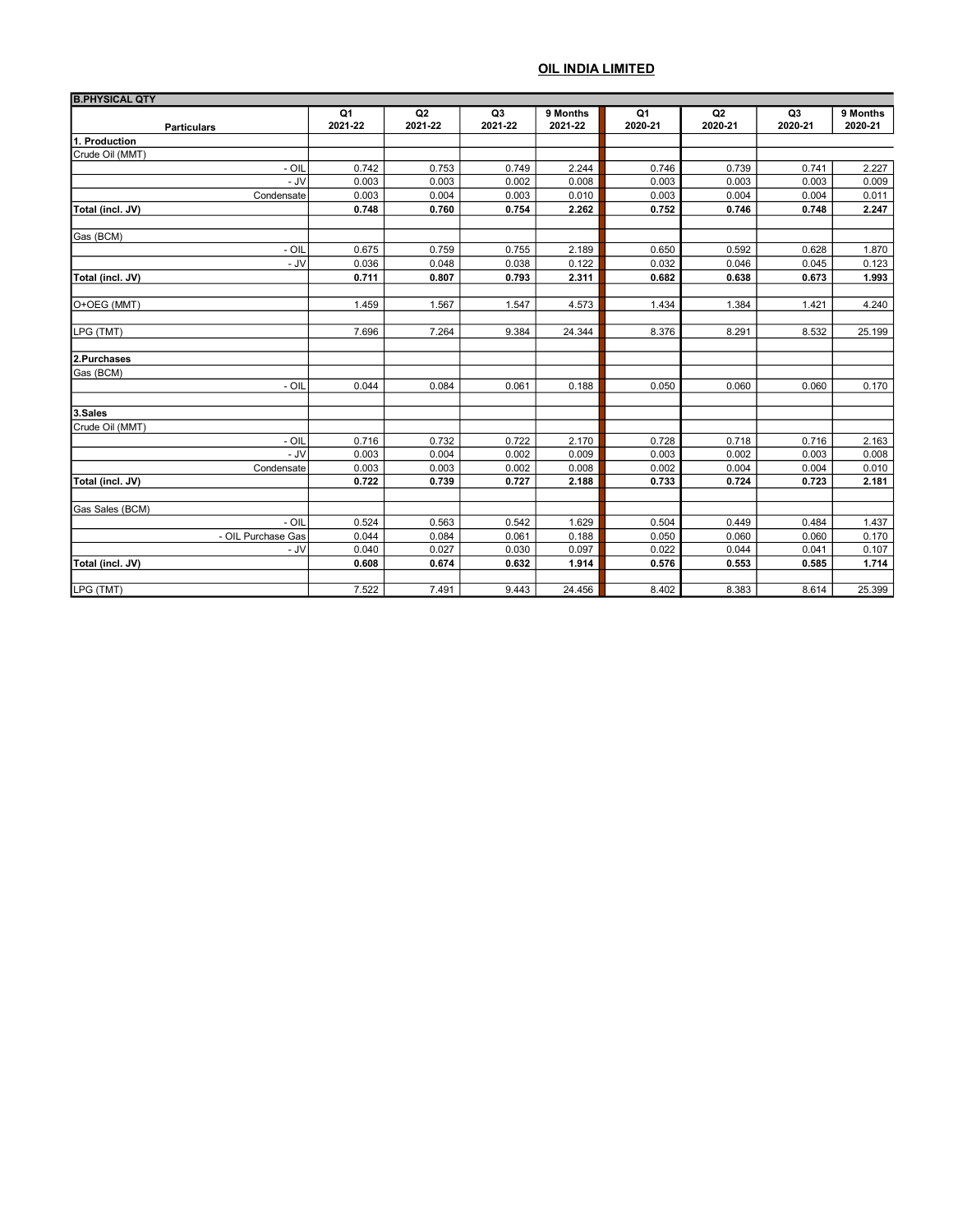| C. FINANCIAL FIGURES (Rs. crore)  |         |         |         |          |         |         |         |          |
|-----------------------------------|---------|---------|---------|----------|---------|---------|---------|----------|
|                                   | Q1      | Q2      | Q3      | 9 Months | Q1      | Q2      | Q3      | 9 Months |
| <b>Particulars</b>                | 2021-22 | 2021-22 | 2021-22 | 2021-22  | 2020-21 | 2020-21 | 2020-21 | 2020-21  |
| Crude Oil Sales                   |         |         |         |          |         |         |         |          |
| - Excl JV                         | 2518.46 | 2739.33 | 3024.45 | 8282.23  | 1193.89 | 1619.91 | 1652.64 | 4466.44  |
| -JV                               | 8.83    | 12.78   | 10.17   | 31.79    | 2.30    | 4.78    | 5.85    | 12.93    |
| Total (incl. JV)                  | 2527.29 | 2752.11 | 3034.62 | 8314.02  | 1196.19 | 1624.69 | 1658.49 | 4479.37  |
| <b>Gas Sales</b>                  |         |         |         |          |         |         |         |          |
| - Excl JV                         | 236.08  | 270.56  | 394.86  | 901.49   | 315.51  | 284.28  | 229.65  | 829.44   |
| -JV                               | 18.07   | 17.83   | 35.89   | 71.80    | 14.07   | 32.52   | 23.47   | 70.06    |
| Total (incl. JV)                  | 254.15  | 288.39  | 430.75  | 973.29   | 329.58  | 316.80  | 253.12  | 899.50   |
|                                   |         |         |         |          |         |         |         |          |
| LPG                               | 34.20   | 38.91   | 59.30   | 132.41   | 26.29   | 24.68   | 28.44   | 79.41    |
| <b>Condensate</b>                 | 12.87   | 11.19   | 12.53   | 36.59    | 3.38    | 10.61   | 10.29   | 24.28    |
| Transportation Income             | 89.42   | 96.73   | 88.12   | 274.27   | 87.60   | 90.90   | 105.07  | 283.57   |
| <b>T</b> otal                     | 136.49  | 146.83  | 159.95  | 443.27   | 117.27  | 126.19  | 143.80  | 387.26   |
|                                   |         |         |         |          |         |         |         |          |
| Income from Renewable resources   | 39.45   | 42.33   | 23.06   | 104.84   | 38.17   | 33.01   | 22.06   | 93.24    |
|                                   |         |         |         |          |         |         |         |          |
| ISale Revenue                     | 2957.38 | 3229.66 | 3648.38 | 9835.42  | 1681.21 | 2100.69 | 2077.47 | 5859.37  |
|                                   |         |         |         |          |         |         |         |          |
| Claim towards Natural Gas Subsidv | 43.60   | 51.95   | 82.12   | 177.67   | 58.29   | 58.84   | 43.42   | 160.55   |
| Income from Services              | 2.71    | 29.57   | 6.20    | 38.48    | 0.81    | 6.39    | 1.60    | 8.80     |
| <b>Other Operating Income</b>     | 46.31   | 81.52   | 88.32   | 216.15   | 59.10   | 65.23   | 45.02   | 169.35   |
|                                   |         |         |         |          |         |         |         |          |
| Revenue from operations           | 3003.69 | 3311.18 | 3736.70 | 10051.57 | 1740.31 | 2165.92 | 2122.49 | 6028.72  |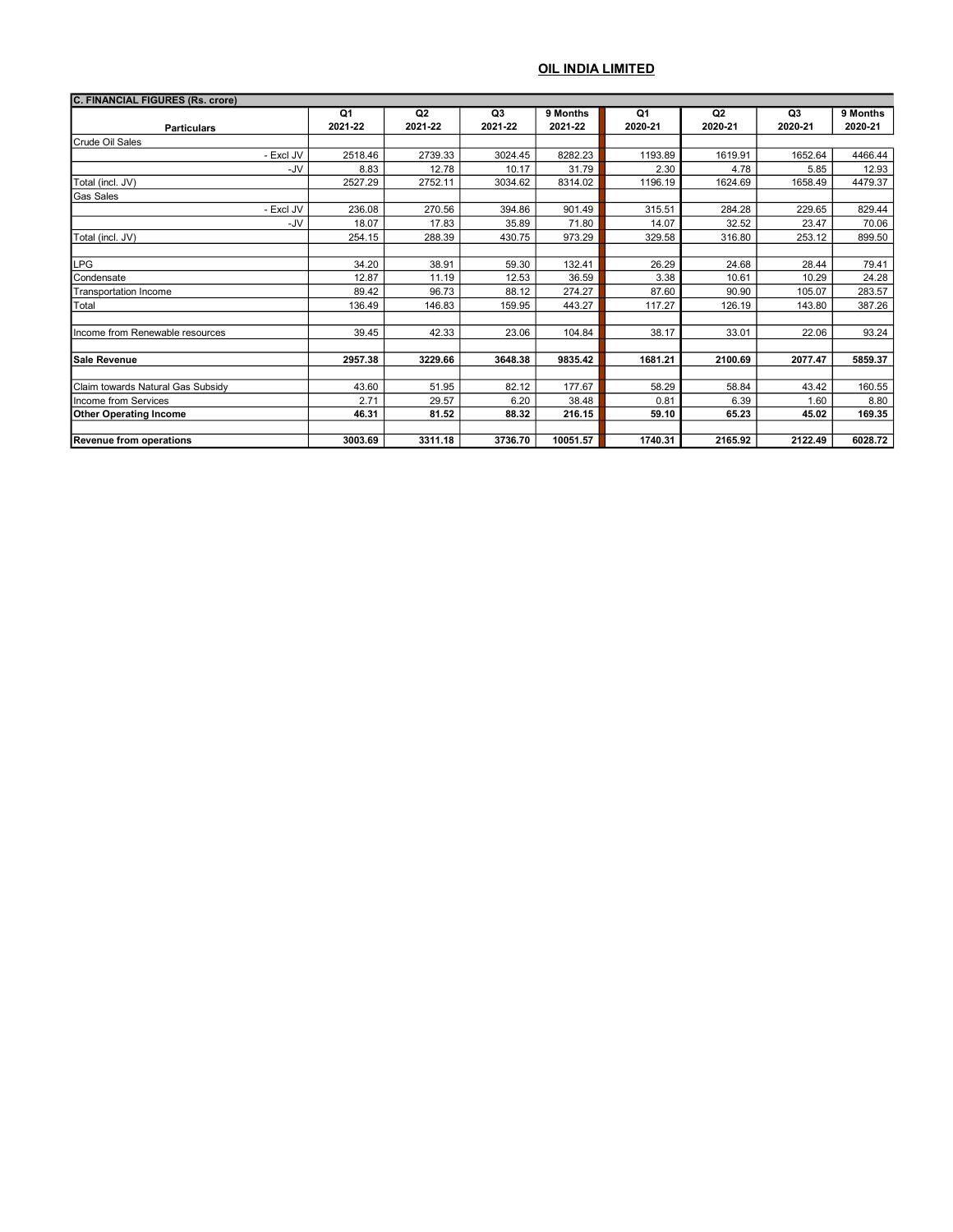| D. DDA COST (Rs. crore)                 |               |               |                           |                     |                           |                           |               |                     |
|-----------------------------------------|---------------|---------------|---------------------------|---------------------|---------------------------|---------------------------|---------------|---------------------|
| <b>Particulars</b>                      | Q1<br>2021-22 | Q2<br>2021-22 | Q <sub>3</sub><br>2021-22 | 9 Months<br>2021-22 | Q <sub>1</sub><br>2020-21 | Q <sub>2</sub><br>2020-21 | Q3<br>2020-21 | 9 Months<br>2020-21 |
|                                         |               |               |                           |                     |                           |                           |               |                     |
| Depreciation                            | 90.83         | 92.60         | 98.19                     | 281.62              | 127.63                    | 130.56                    | 113.93        | 372.12              |
| Depletion                               | 302.28        | 323.11        | 364.98                    | 990.37              | 227.17                    | 239.57                    | 270.02        | 736.76              |
| Amortization                            | 4.38          | 4.50          | 4.60                      | 13.48               | 3.71                      | 3.56                      | 3.98          | 11.25               |
| <b>Total</b>                            | 397.49        | 420.21        | 467.77                    | 1285.47             | 358.51                    | 373.69                    | 387.93        | 1120.13             |
|                                         |               |               |                           |                     |                           |                           |               |                     |
| <b>E. STATUTORY LEVIES (Rs. crore)</b>  |               |               |                           |                     |                           |                           |               |                     |
|                                         |               |               |                           |                     |                           |                           |               |                     |
| Royalty                                 | 442.09        | 439.41        | 525.28                    | 1406.78             | 255.89                    | 291.75                    | 244.96        | 792.60              |
| Cess                                    | 429.64        | 468.02        | 514.58                    | 1412.24             | 206.73                    | 278.53                    | 284.31        | 769.57              |
| <b>Total</b>                            | 871.73        | 907.43        | 1039.86                   | 2819.02             | 462.62                    | 570.28                    | 529.27        | 1,562.17            |
| <b>Royalty</b>                          |               |               |                           |                     |                           |                           |               |                     |
| Onshore                                 |               |               |                           |                     |                           |                           |               |                     |
| - Crude Oil                             | 417.18        | 412.30        | 482.03                    | 1311.51             | 224.16                    | 263.24                    | 226.66        | 714.06              |
| - Natural Gas                           | 24.91         | 27.11         | 43.25                     | 95.27               | 31.73                     | 28.51                     | 18.30         | 78.54               |
| <b>Total</b>                            | 442.09        | 439.41        | 525.28                    | 1406.78             | 255.89                    | 291.75                    | 244.96        | 792.60              |
|                                         |               |               |                           |                     |                           |                           |               |                     |
| <b>F. OTHER EXPENDITURE (Rs. crore)</b> |               |               |                           |                     |                           |                           |               |                     |
| Provisions                              | 21.24         | 467.93        | 380.71                    | 869.88              | 179.10                    | 58.31                     | 650.24        | 887.65              |
| Consumption of materials                | 62.90         | 76.64         | 59.67                     | 199.21              | 54.60                     | 55.10                     | 68.25         | 177.95              |
| Cost of support services                | 293.71        | 276.38        | 413.49                    | 983.58              | 195.56                    | 247.09                    | 476.04        | 918.69              |
| Insurance, rent, CSR, sundry exps.etc.  | 90.11         | 58.36         | 64.12                     | 212.59              | 67.51                     | (75.31)                   | 13.32         | 5.52                |
| exploration cost written off            | 6.06          | 126.60        | 48.98                     | 181.64              | 114.55                    | 2.78                      | 10.02         | 127.35              |
|                                         |               |               |                           |                     |                           |                           |               |                     |
| Total                                   | 474.02        | 1005.91       | 966.97                    | 2446.90             | 611.32                    | 287.97                    | 1217.87       | 2117.16             |